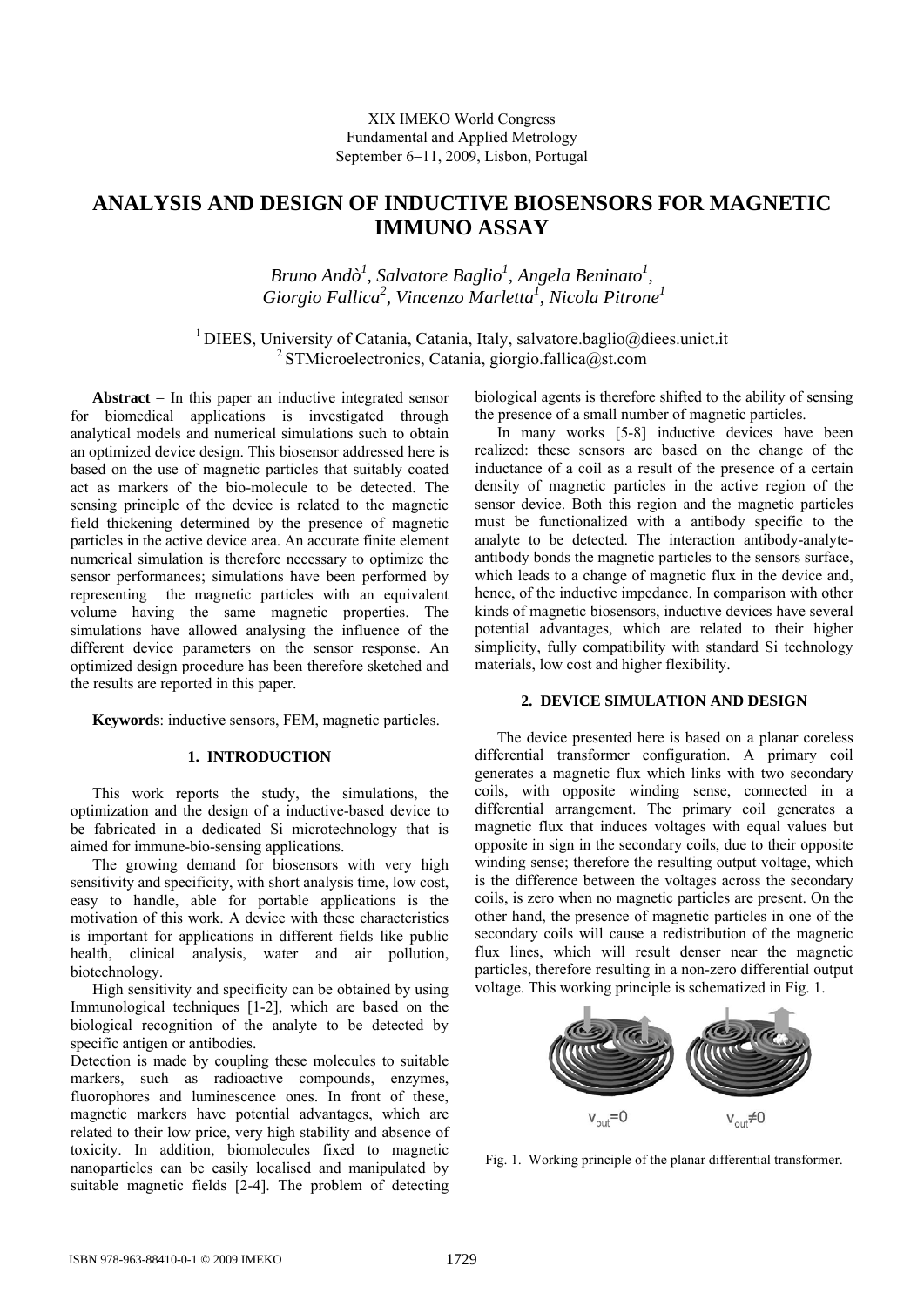In this approach one of the secondary coils acts as the "active" sensor, while the other one acts as "dummy", like in most differential sensing approaches. In particular here the differential configuration is used not to enhance sensitivity; in fact there are no opposite variations of inductance, but to lower the noise floor.

The primary coil is a source of excitation of the sensor. This approach allows a more flexible optimization of the device in terms of sensitivity, in fact in the case of the transformer the open circuit voltage at the secondary coil, if expressed in terms of the current applied to the primary winding, is proportional to the product of the number of turns of the primary and the secondary coils as reported in Equation (1).

$$
S = N_1 N_2 \frac{2\Re_1 + \Re_2}{\left[\Re_1\left(2 - \frac{\Delta L}{L_2}\right) + \Re_2\left(1 - \frac{\Delta L}{L_2}\right)\right]^2} \frac{di_1}{dt} \tag{1}
$$

Where

- $N_1$  and  $N_2$  are the number of turns respectively of the primary and each secondary coils.
- $\mathfrak{R}_1$  and  $\mathfrak{R}_2$  are the reluctances of primary and secondary coils.
- $i_1$  is the current in the primary coil.
- Δ*L* is the difference of inductance of the secondary coil over which the magnetic beads are; such variation is due to the thickening of magnetic field.
- $L'_2$  is the inductance value of the secondary coil over which the magnetic beads are.

While the secondary coils can be subjected to more restrictive design constraints due to their sensing function, the primary coils has less restrictions, therefore both the sensitivity requirements and the design constraints can be more easily satisfied with respect to the single inductor case, by proper designing the primary and secondary coils.

Furthermore, the approach presented here is intrinsically differential, thus allowing a better rejection of noise and interferences. It is suitable for the integration in Si technology due to its simple and planar geometry.

Moreover, it is not based on the direct estimation of the inductance, resulting in a great simplification of the measurement strategy. In fact the magnetic particles act as a moveable nucleus and the differential output voltage at the secondary coils is directly related to the number (or density) of magnetic particles. Therefore a high impedance detection of the differential output voltage at the secondary coils is a simple but good strategy to the detection of the magnetic particles.

The simulated differential transformer is made up of two metal layers (Metal1 and Metal2) separated by a layer of silicon oxide. The primary winding has been realized in the Metal 1 layer, while the Metal 2 has been used to realize the secondary windings. A passivation layer covers the whole transformer. Fig. 2 shows a schematics of the cross section

of the device: the primary and secondary centers are indicated by vertical axis.



Fig. 2. Schematic of the cross-section along a radial direction.

The geometric characteristics of the different layers are summarized in Table1.

| Table 1. Geometric characteristics of differential transformer. |  |  |  |  |  |  |  |
|-----------------------------------------------------------------|--|--|--|--|--|--|--|
|-----------------------------------------------------------------|--|--|--|--|--|--|--|

| Metal 1 thickness                             | $0.5 \mu m$ |
|-----------------------------------------------|-------------|
| Minimum track spacing<br>and width for Metal1 | um          |
| Oxide thickness                               | um          |
| Metal2 thickness                              | иm          |
| Minimum track spacing<br>and width for Metal2 | $1.2 \mu m$ |
| Passivation thickness                         | $0.5 \mu m$ |

The planar transformer has been studied with the finite element software ANSYS®. We have simulated the presence of Spherotech® CM-10-10 magnetic beads with the characteristics shown in Table 2. and Fig. 3.

Table 2. Characteristics of Spherotech CM 10-10 magnetic beads.

| Diameter            | um            |
|---------------------|---------------|
| $\%$ Iron           | 12%           |
| Magnetic saturation | $Ms=0,46$ [T] |
| Susceptibility      | $X=11.3$      |



Fig. 3. B-H curve for Spherotech CM 10-10 magnetic beads.

The presence of a certain density of magnetic particles is modeled both assuming a continuous layer with a equivalent volume and symbolizing these particles by cylindrical volumes: the same distribution of magnetic field and results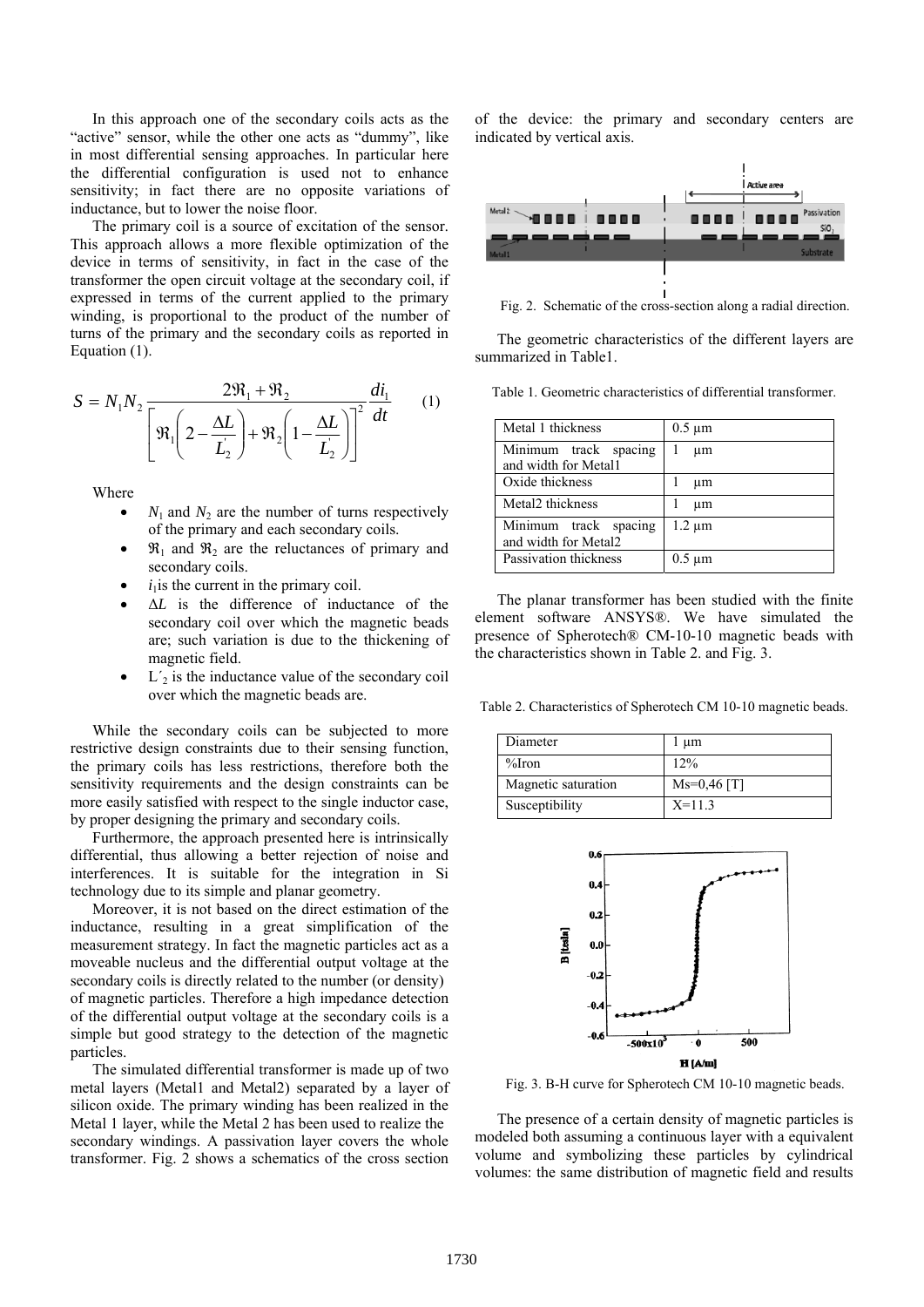are obtained; for simplicity we have adopted a continuous layer (with the same magnetic permeability and with an equivalent volume) whose centre is coincident with the active secondary one.

The magnetic beads in the sensing area of the active secondary coil attract the magnetic flux lines and change the magnetic field distribution by creating a thickening zone, as shown in Fig. 4.

Simulations have been performed to determine the influence of the different device parameters (as number of rings, separation between rings, active surface dimension, position of secondary centre, etc) on the sensor response. This is described by  $\Delta\Phi$  (change of concatenated flux as result of the presence of the magnetic particles).



Fig. 4. Distribution of the magnetic field produced by the primary coil and view of the secondary coils (top). Zoom of the area inside the active coil (the one at the right in the top figure) both in absence (bottom-left) and in presence (bottom-right) of magnetic beads.

To establish the ideal position of the secondary compared to the primary coil, an arbitrary geometry is chosen: we have considered a primary coil with 9µm internal radius, 13 rings and lowest spacing and track; a secondary coil with 5 rings and lowest spacing and track, a source current of 2 mA per  $\mu$ m and a fixed amount of magnetic particles. The simulation of the device response as function of the secondary position (that is the centre of magnetic cylinder) indicates the presence of an optimal distance from the primary coil centre (see Fig. 5).

After fixing the secondary coil position, we have investigated about the track spacing of primary coil; we have obtained that when the ring width changes, the minimum value of track separation technologically available is always the better, as shown in Fig. 6



cylinder.

To establish the track width of primary coil we fixed the spacing to the value of 1µm and we changed the track width from 1µm to 8µm. The output increases with the width. The ring number of primary coil must be chosen as function both ΔΦ and final device dimension.

An important feature in the realization of the integrated device is related to the current value in the primary coil. This current will be therefore taken as the largest acceptable value for the wiring width that doesn't induce thermal effects.



Fig. 6. ΔΦ versus spacing of primary coil.

In Fig. 7 the simulation of the response as function of the number of rings in the primary coil is plotted.

In accordance with Equation (1), the device output increases with the number of primary turns. As for the track width, the number of rings must be chosen also in function of the final dimension.

To evaluate the smallest amount of magnetic particles that we can detect, a simulation in function of the radius of the magnetic layer has been performed.

It was considered a secondary coil with a inner radius of 3µm: we have obtained that the minimum radius must be comparable with the size of the inner radius of the secondary coil. Indeed, as shown in Fig. 8, a magnetic layer with a 1µm radius is not detected, while the flux change for a layer with 3µm is small but detectable. For a larger magnetic layer there is a greater output because the amount of magnetic field attracted is bigger.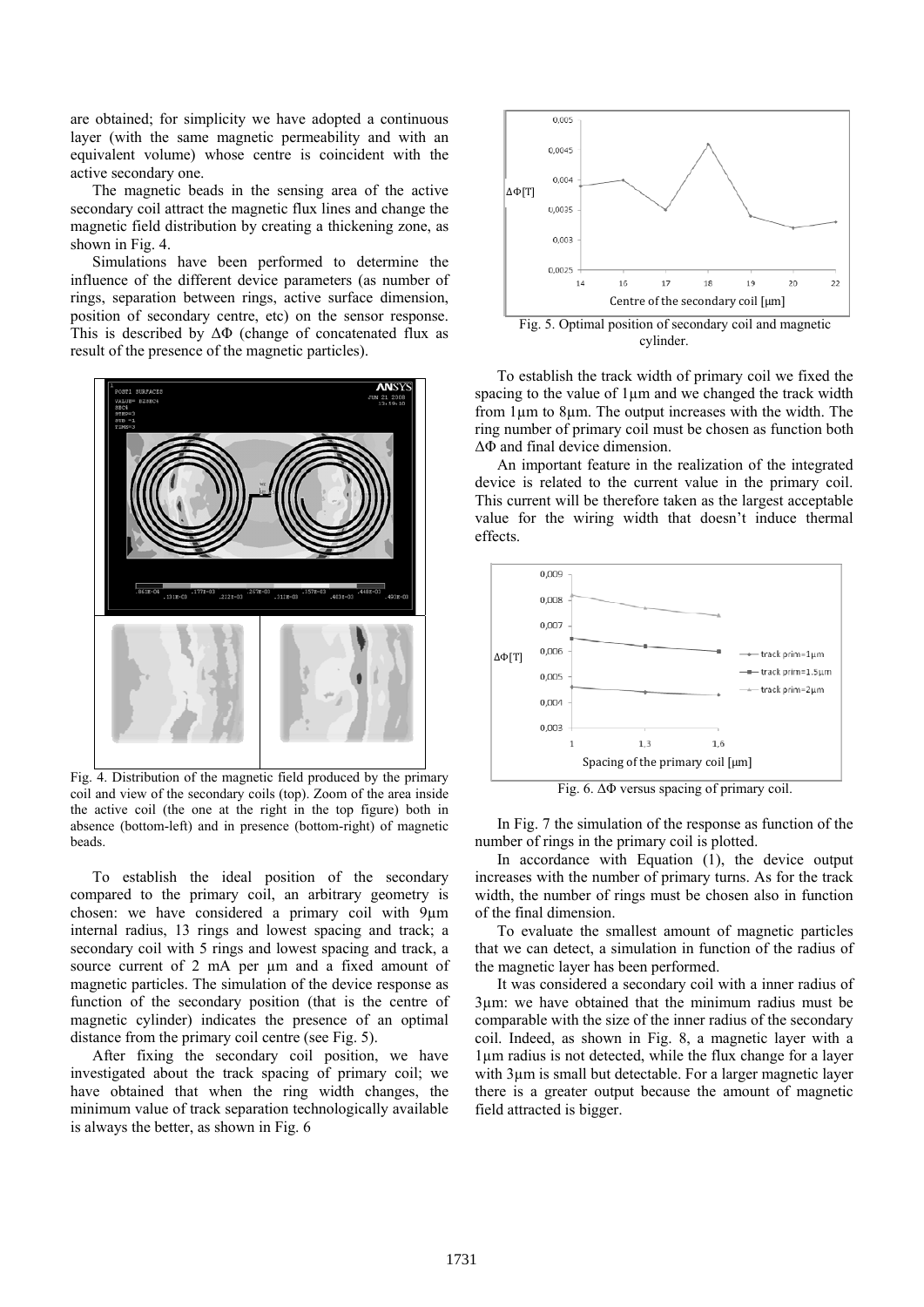

Fig. 7. Simulation of the device response as function of number of the turn in primary coil.

To define the secondary coil dimension we simulated the device response as function of the size of the cut area of the active secondary coil, with a 11.4µm radius of magnetic layer. The ratio between the radius of magnetic cylinder and the radius of the ideal cut area (the maximum point in Fig. 9) is 1.2.



Fig. 8 Dependence of the device response on the radius of magnetic layer.

To define the number of the turns of the secondary coil we use Equation (1) after we have established the cut area of active coil: because the output increase whit the number of the ring of the secondary coil, it is convenient to create a secondary as dense as possible, with the minimum track spacing and width.



According to all these simulations, the device has been designed using, for both primary and secondary coils, the smallest separation technologically available between the metal tracks ( $1\mu$ m for the primary coil and  $1.2\mu$ m for the secondary one), a track width of  $2.5\mu$ m for primary coil and 1.2µm for the secondary coil.

Taking into account the above described optimization criteria and considering the design specifications as given in Table 3 as starting points, an integrated inductive device for biomedical applications have been designed.

Table 3. Desired sensor performances

| Equivalent volume of $28.27 \text{ }\mu\text{m}^3$<br>magnetic particles to be<br>detected |                                    |
|--------------------------------------------------------------------------------------------|------------------------------------|
| Total device dimension                                                                     | 12100-13225 $\mu$ m <sup>2</sup> 2 |

The results obtained are reported in Table 4.

## **3. CONCLUSIONS**

In this paper we have reported the study, simulation and optimized design of a planar differential transformer made up two metal layer with a separation of oxide.

This device is the core section for an integrated magnetic immune-sensor.

Simulations have been performed to determine the influence of the different device parameters (as number of rings, separation between rings, active surface dimension, position of secondary centre, etc) on the sensor response. This is described by  $\Delta\Phi$  (change of concatenated flux as result of the presence of the magnetic particles).

The integrated sensor fabrication is in progress and the device experimental characterization will be performed by mechanically placing the magnetic beads on the sensor surface. Future work will address the sensor surface coating to fix the magnetic particles and to realize the antibodyantigene selective mechanism.

| Table 4. Optimized inductive microsensor parameters. |  |  |  |
|------------------------------------------------------|--|--|--|
|------------------------------------------------------|--|--|--|

|                             | Turns number $= 13$               |  |  |
|-----------------------------|-----------------------------------|--|--|
|                             | Track width<br>$= 2.5 \mu m$      |  |  |
| Primary coil                | $=1$<br>Spacing<br>um             |  |  |
|                             | Inner radius<br>$= 9$<br>um       |  |  |
| Secondary coils             | $= 5$<br>Turns number             |  |  |
|                             | Track width<br>$= 1.2 \mu m$      |  |  |
|                             | $= 1.2 \mu m$<br>Spacing          |  |  |
|                             | Inner radius<br>$\leq$ 3<br>um    |  |  |
|                             | Centers positions= $\pm 18 \mu m$ |  |  |
| Radius of the ideal cut     |                                   |  |  |
| area                        | $3.6 \mu m$                       |  |  |
| Current in the primary coil | $2 \text{ mA}/\mu\text{m}$        |  |  |

### **REFERENCES**

- [1] K. Larsson, K. Kriz, D. Kriz, "Magnetic Transducers in and Bioassays", *Analusis* 1999, 27 N 7, 617-621.vol.13, 1998,
- [2] K. Kriz, J. Gehrke, and D. Kriz, "Advance toward magneto immunoassays", *Biosensors & Bioelec.*, vol.13, 1998, pp.817
- [3] D.R.Baselt, G.U.Lee, K.M.Handen, L.A.Chrisey and R.J.Colton, "a High-sensitivity Micromachined Biosensor" *Proc. Of the IEEE*, vol. 85, 1997. pp672